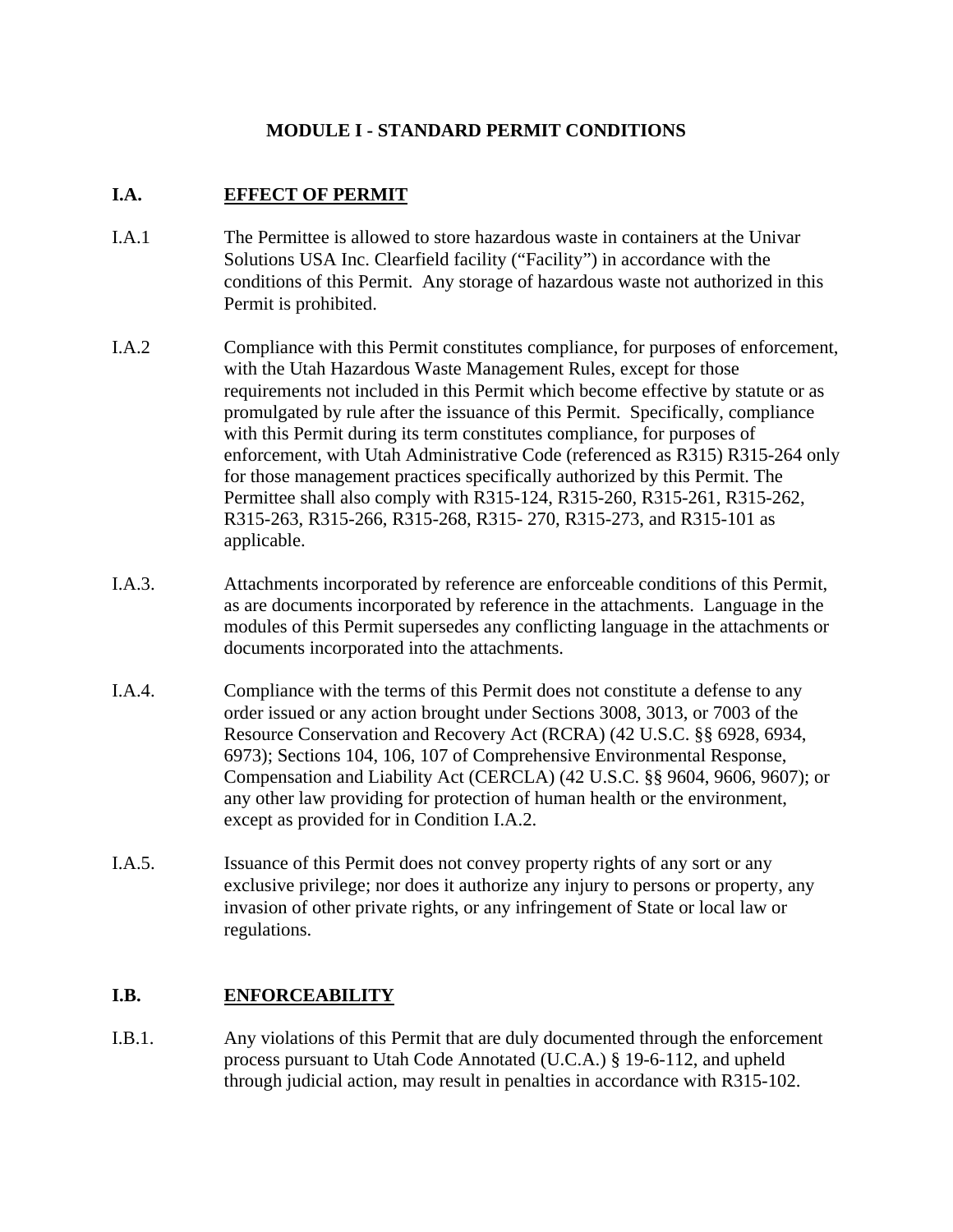## **I.C. OTHER AUTHORITY**

I.C.1. The Director expressly reserves any right of entry provided by law and any authority to order or perform emergency or other response activities as authorized by law.

## **I.D. PERMIT ACTIONS**

- I.D.1. This Permit may be modified, revoked and reissued, or terminated for cause, as specified in R315-270-41 and R315-270-43. If the Director determines that cause exists to modify, revoke and reissue or terminate this Permit, the action will proceed in accordance with R315-124-5.
- I.D.2. The filing of a request by the Permittee for a permit modification, revocation and reissuance, or termination, or the notification of planned changes or anticipated noncompliance on the part of the Permittee does not stay the applicability or enforceability of any permit condition.
- I.D.3. This Permit may be modified at the request of the Permittee in accordance with the procedures of R315-270-42. All modification requests involving design drawings, calculations, sketches, etc., shall be reviewed and stamped by a qualified Utah registered professional engineer. All relevant drawings, calculations, sketches, etc., shall be included with the modification request.
- I.D.4 If a conflict exists between conditions of this Permit, the most stringent condition as determined by the Director shall be met.
- I.D.4.a. The Permittee shall notify the Director in writing within thirty (30) days of discovery of a conflicting Permit condition. The Permittee shall submit a permit modification to resolve the conflict within thirty (30) days of notification to the Director.

### **I.E. SEVERABILITY**

I.E.1. The provisions of this Permit are severable and if any provision, or the application of any provision of this Permit to any circumstance, is held invalid, the application of such provision to other circumstances and the remainder of this Permit shall not be affected thereby. Invalidation of any State or federal statutory or regulatory provision which forms the basis for any condition of this Permit does not affect the validity of any other State or federal statutory or regulatory basis for said condition.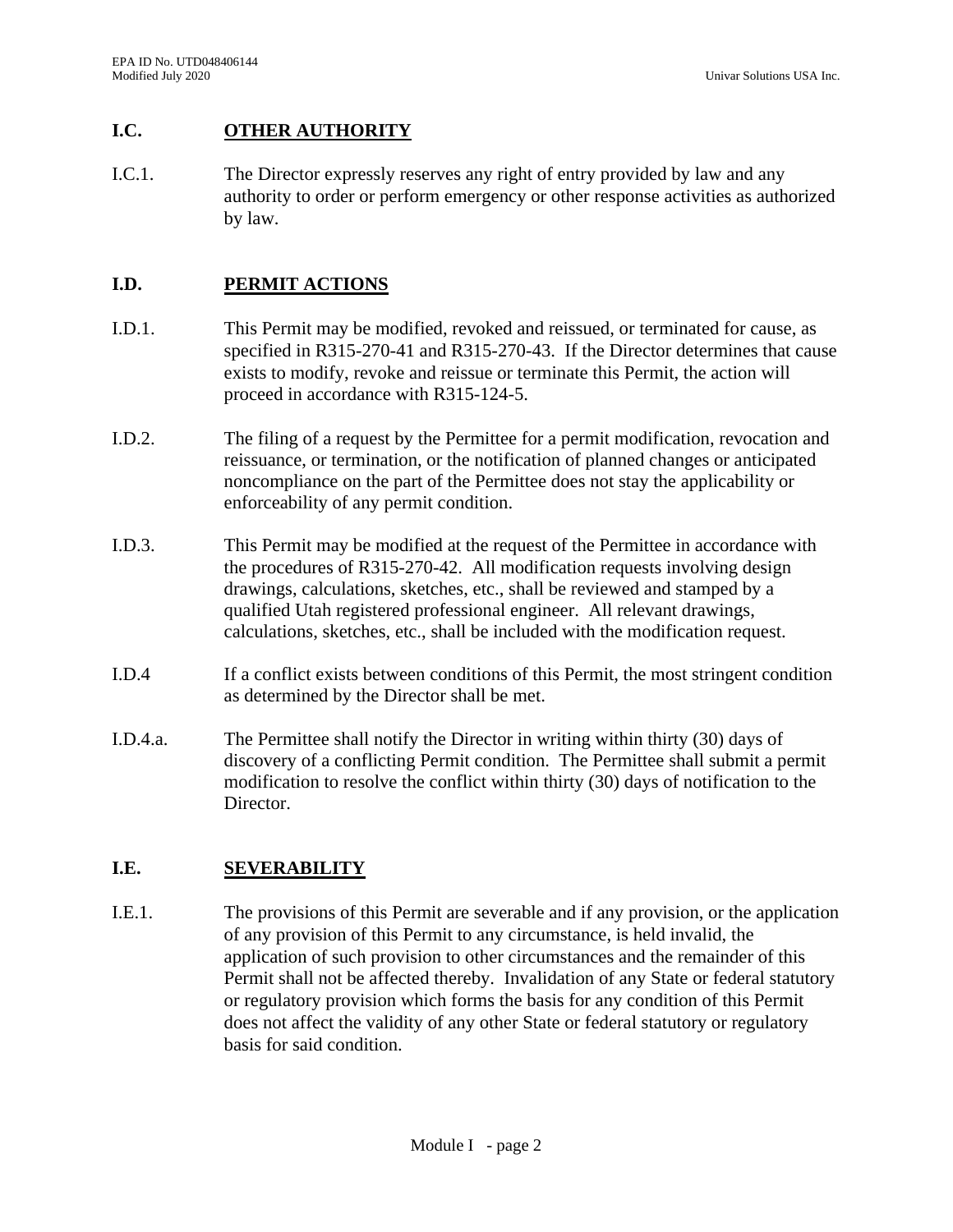# **I.F. DUTY TO COMPLY**

I.F.1. The Permittee shall comply with all conditions of this Permit, except to the extent and for the duration such noncompliance is authorized by an emergency permit issued in accordance with R315-270-61. Any Permit noncompliance, other than authorized by an emergency permit, constitutes a violation of U.C.A. Sections 19- 6-101 through 125 and is grounds for enforcement action, permit termination, revocation and reissuance, modification, or denial of a permit renewal application.

# **I.G. DUTY TO REAPPLY**

I.G.1. If the Permittee wishes to continue an activity regulated by this Permit after the expiration date of this Permit, the Permittee shall submit an application for a new Permit, in accordance with R315-270-30(b) and R315-270-10(h) subject to Condition I.H.1.

# **I.H. PERMIT EXPIRATION**

I.H.1. This Permit shall expire ten years from the date of issuance. This Permit and all conditions herein shall continue in force until the effective date of a new permit, only if the Permittee has (a) submitted a timely and complete application at least one hundred eighty (180) days prior to permit expiration and (b) through no fault of the Permittee, the Director does not issue a new permit with an effective date on or before the expiration date of this Permit. A permit continued under this condition is fully effective and enforceable.

### **I.I. NEED TO HALT OR REDUCE ACTIVITY NOT A DEFENSE**

I.I.1. It shall not be a defense for the Permittee in an enforcement action that it would have been necessary to halt or reduce the permitted activity in order to maintain compliance with the conditions of this Permit.

# **I.J. DUTY TO MITIGATE**

I.J.1. In the event of noncompliance with the Permit, the Permittee shall take all reasonable steps to minimize releases to the environment, and shall carry out such measures as are reasonable to prevent significant adverse impacts on human health or the environment.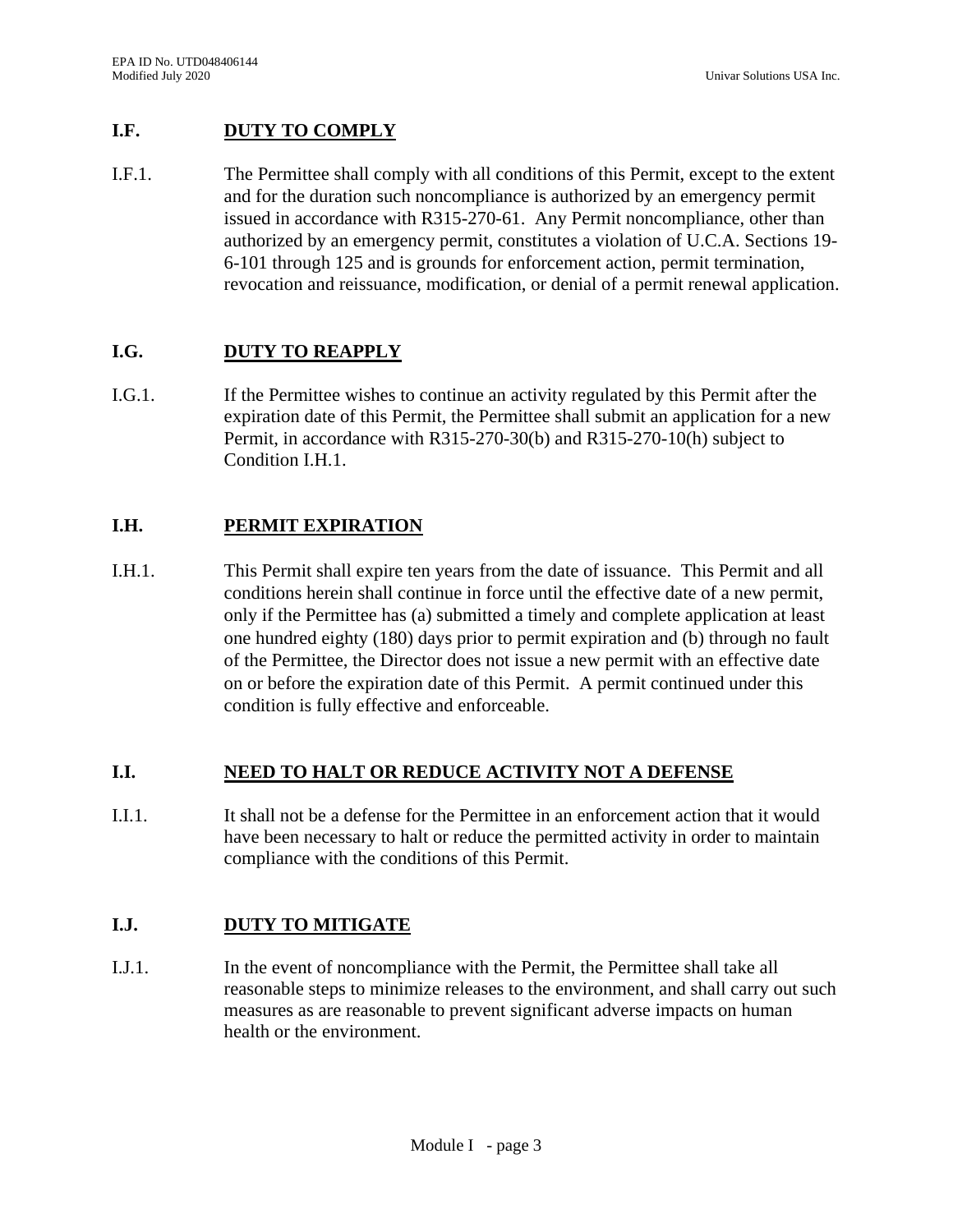# **I.K. PROPER OPERATION AND MAINTENANCE**

I.K.1. The Permittee shall, at all times, properly operate and maintain all facilities and systems of treatment and control (and related appurtenances) which are installed or used by the Permittee to achieve compliance with the conditions of this Permit. Proper operation and maintenance includes effective performance, adequate funding, adequate operator staffing and training, and adequate laboratory and process controls, including appropriate quality assurance procedures. This provision requires the operation of back-up or auxiliary equipment or similar systems only when necessary to achieve compliance with the conditions of this Permit.

### **I.L. DUTY TO PROVIDE INFORMATION**

I.L.1. The Permittee shall furnish to the Director, within thirty (30) days, any relevant information which the Director may request to determine whether cause exists for modifying, revoking and reissuing, or terminating this Permit, or to determine compliance with this Permit. The Permittee shall also furnish to the Director upon request, copies of records required to be kept by this Permit.

### **I.M. INSPECTION AND ENTRY**

- I.M.1. Pursuant to the Utah Solid and Hazardous Waste Act, U.C.A. § 19-6-109, the Permittee shall allow the Director, or an authorized representative, upon the presentation of credentials and other documents, as may be required by law, to:
- I.M.1.a. Enter at reasonable times upon the Permittee's premises where a regulated facility or activity is located or conducted, or where records shall be kept as required by the conditions of this Permit;
- I.M.1.b. Have access to and copy, at reasonable times, any records that shall be kept under the conditions of this Permit;
- I.M.1.c. Inspect at reasonable times any facilities, equipment, including monitoring and control equipment; practices; or operations regulated or required under this Permit;
- I.M.1.d. Sample or monitor at reasonable times, for the purposes of assuring permit compliance or as otherwise authorized by U.C.A. Section 19-6-109, any substances or parameters at any location; and
- I.M.1.e. Make a record of inspections by photographic, electronic, videotape, or any other reasonable medium.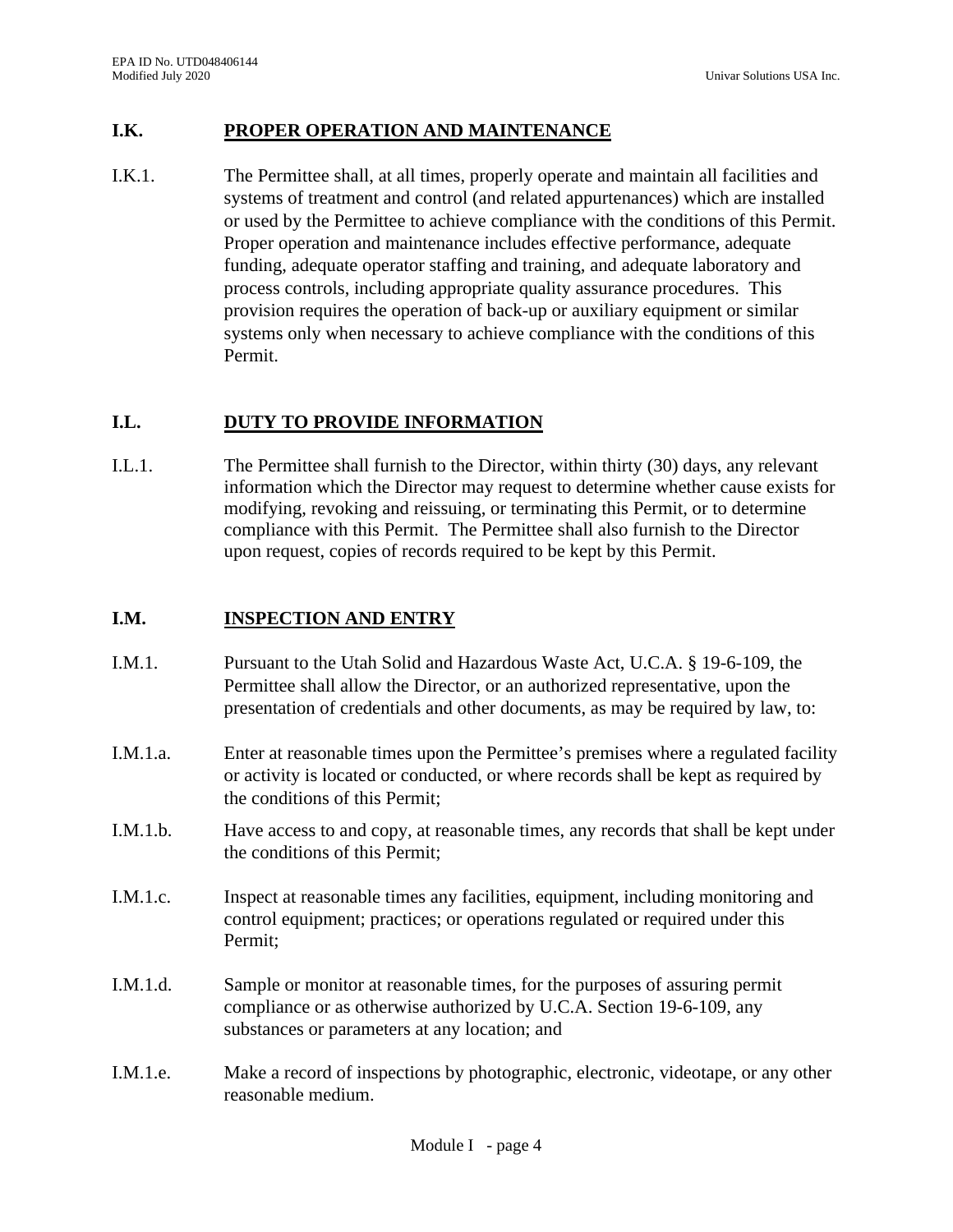### **I.N. MONITORING AND RECORDS**

- I.N.1. The Permittee shall retain at the Facility for a period of at least three years, unless specified elsewhere in this Permit, from the date of the sample, measurement, report, record, certification, or application:
- I.N.1.a. Records of all monitoring information, including all calibration and maintenance records and, where applicable, all original strip chart recordings (or equivalent records) for continuous monitoring instrumentation,
- I.N.1.b. Copies of all reports and records required by this Permit,
- I.N.1.c. The waste minimization certification required by R315-264-73, and
- I.N.1.d. Records of all data used to complete the application for this Permit.
- I.N.2. This retention period may be extended by request of the Director at any time and is automatically extended during the course of any unresolved enforcement action regarding the Facility.
- I.N.3. All records required to be maintained under this Permit may be converted to retrievable electronic media, for storage, in lieu of paper. However, all records shall be available for review at the Facility at all times by regulatory personnel. Copies of all records shall also be made available in a format requested by the Director or the Director's authorized representative.
- I.N.4. Pursuant to R315-270-30(j)(3), records of monitoring information shall specify at a minimum:
- I.N.4.a. The date(s), exact place, and times of sampling or measurements;
- I.N.4.b. The name(s), title(s), and affiliation of individual(s) who performed the sampling or measurements;
- I.N.4.c. The date(s) analyses were performed;
- I.N.4.d. The individual(s) who performed the analyses;
- I.N.4.e. The analytical techniques or methods used; and
- I.N.4.f. The results of such analyses, including the QA/QC data.
- 1.N.5. Samples and measurements taken for the purpose of monitoring shall be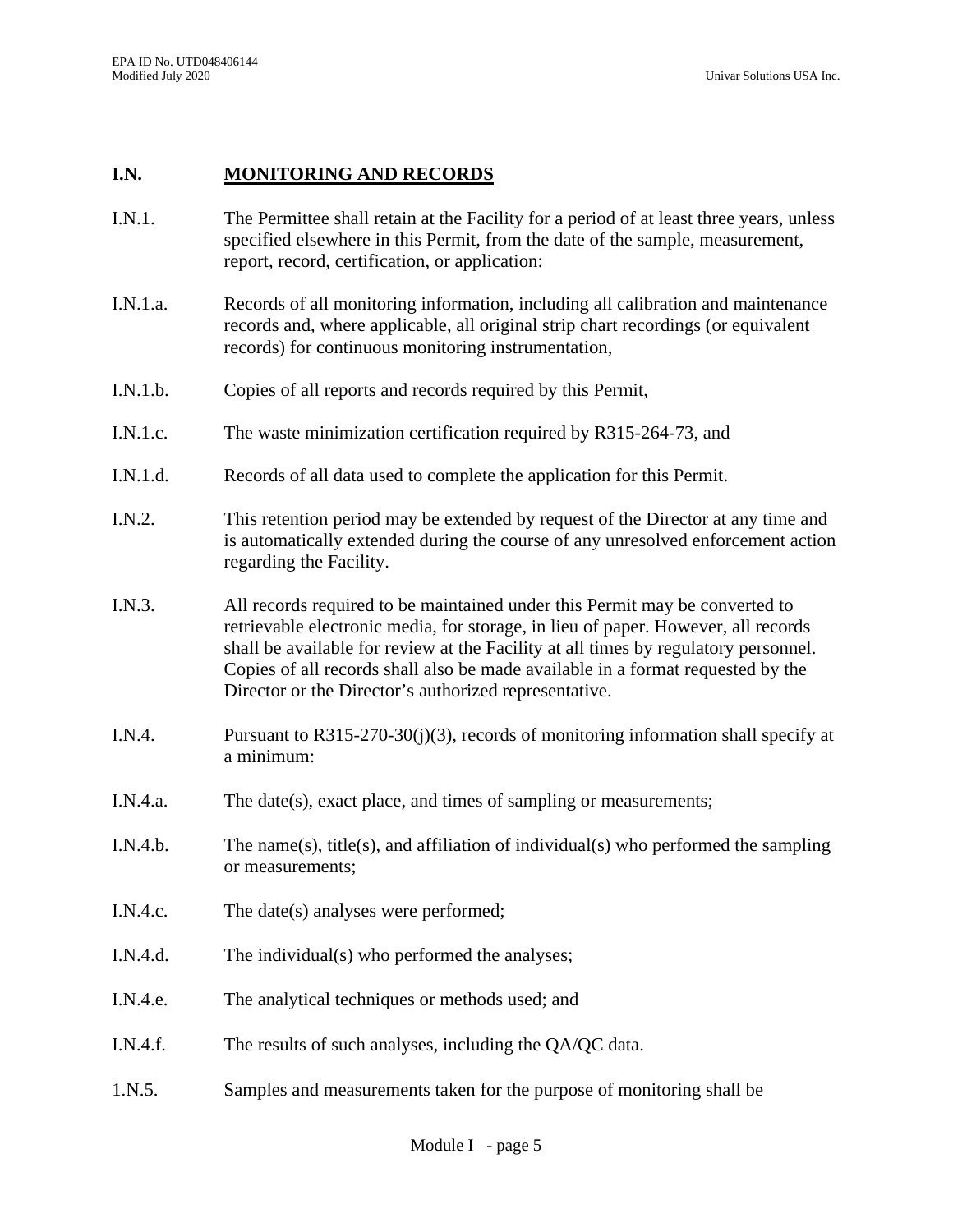representative of the monitored activity.

I.N.6. This Permit contains and refers to documents and forms on which information and data is recorded. The documents and forms as attached contain the minimum requirements necessary to comply with this Permit. The Permittee may reformat documents and forms or use alternative forms as necessary to carry out administrative duties only if the minimum requirements established in the attached documents or forms are maintained. Changes pertaining to a document or form that changes the required information shall only be changed in accordance with the provisions of Condition I.D.3.

### **I.O. CERTIFICATION OF CONSTRUCTION OR MODIFICATION**

- I.O.1. The Permittee shall not commence storage of hazardous waste in a new Hazardous Waste Management Unit (HWMU) or in a modified portion of an existing permitted HWMU except as provided in R315-270-42, until:
- I.O.1.a. The Permittee has submitted to the Director by certified mail, express mail, or hand delivery:
- I.O.l.a.i. A letter signed by the Permittee and a registered professional engineer, qualified by experience and education in the appropriate engineering field, certifying that the unit(s) has been constructed or modified in compliance with the approved design specified in this Permit and is operationally ready; and
- I.O.1.a.ii. Stamped as-built engineering drawings and specifications where applicable, with any deviations from the approved design noted and justification for each deviation provided; and
- I.O.1.a.iii. The Director or designated representative has reviewed and inspected the modified or newly constructed unit(s) and has notified the Permittee in writing that the unit was found to be in compliance with the conditions of this Permit; or
- I.O.1.b. After review of the as-built drawings and field verification of the new or modified units, the Director will notify the Permittee in writing of any change which he concludes is not in accordance with the approved design. The Director may notify the Permittee and may require the Permittee to remove and replace any construction not in accordance with designs and specifications approved in this Permit.
- I.O.1.c. If more than fifteen (15) calendar days have elapsed since the date of the Director's receipt of a letter required by Condition I.O.1.a.i., and the Permittee has not received notice from the Director of the Director's intent to either perform or waive a pre-operational verification inspection, the Permittee may commence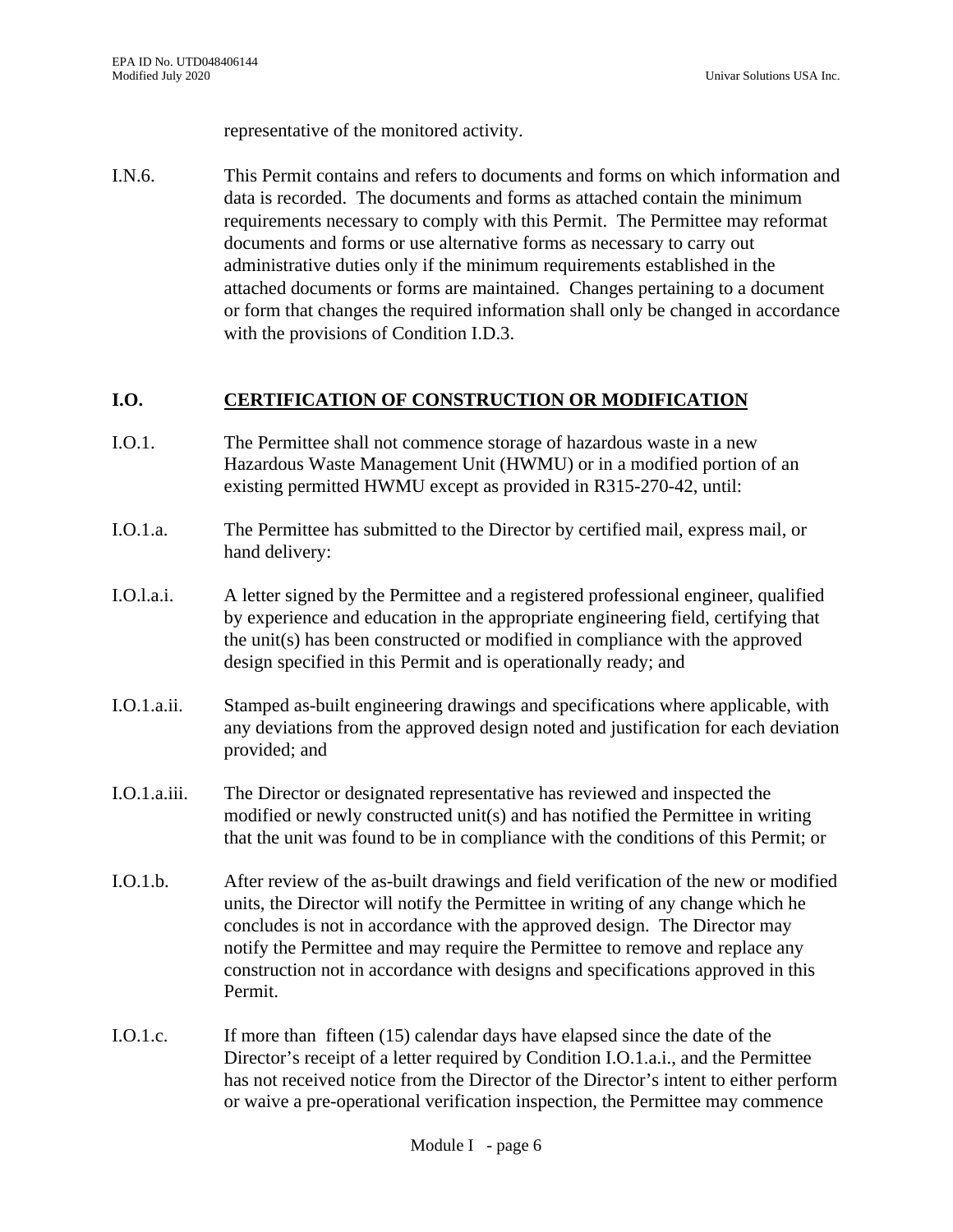treatment, storage or disposal of hazardous waste in the permitted unit(s) certified in accordance with Condition I.O.1.

I.O.1.d. The Permittee shall incorporate the as-built engineering drawings and specifications of the newly constructed unit(s) or modified unit(s) into the Permit as a class I permit modification.

# **I.P. TRANSFER OF PERMIT**

I.P.1. This Permit shall be transferred to a new owner or operator only if it is modified or revoked and reissued in accordance with R315-270-40. This Permit is not transferable to any person except after written notice to the Director. The Director may require modification or revocation and reissuance of the Permit to change the name of the Permittee and incorporate such other requirements as may be necessary under U.C.A. Sections 19-6-101 through 125. Prior to transferring ownership or operation of the Facility during its operating life, the Permittee shall notify the new owner or operator, in writing, of the requirements of R315-264, R315-270, and this Permit.

# **I.Q. TWENTY-FOUR HOUR REPORTING**

- I.Q.1. In accordance with R315-263-30, whenever there is a spill of hazardous waste or material which, when spilled, becomes hazardous waste, the Permittee shall immediately:
- I.Q.l.a. Take appropriate action to minimize the threat to human health and the environment.
- I.Q.1.b. Notify the Utah Department of Environmental Quality (DEQ), twenty-four (24) hour Answering Service, 801-536-4123, if the following spill quantities are exceeded:
- I.Q.1.b.i. One kilogram (2.2 pounds) of material listed in R315-261-31 that is an acute hazardous waste identified with a hazard code of (H), or an acute hazardous waste identified in R315-261-33(e). Notify for a spill of a lesser quantity if there is a potential threat to human health or the environment; or
- I.Q.1.b.ii. One hundred kilograms (220 pounds) of hazardous waste or material which, when spilled becomes a hazardous waste, other than a spill of wastes identified in R315-  $263-30(b)(1)$ . Notify for a spill of a lesser quantity if there is a potential threat to human health or the environment.
- I.Q.1.c. Notify other agencies, if applicable, as specified in R315-263-30(d) and (e)..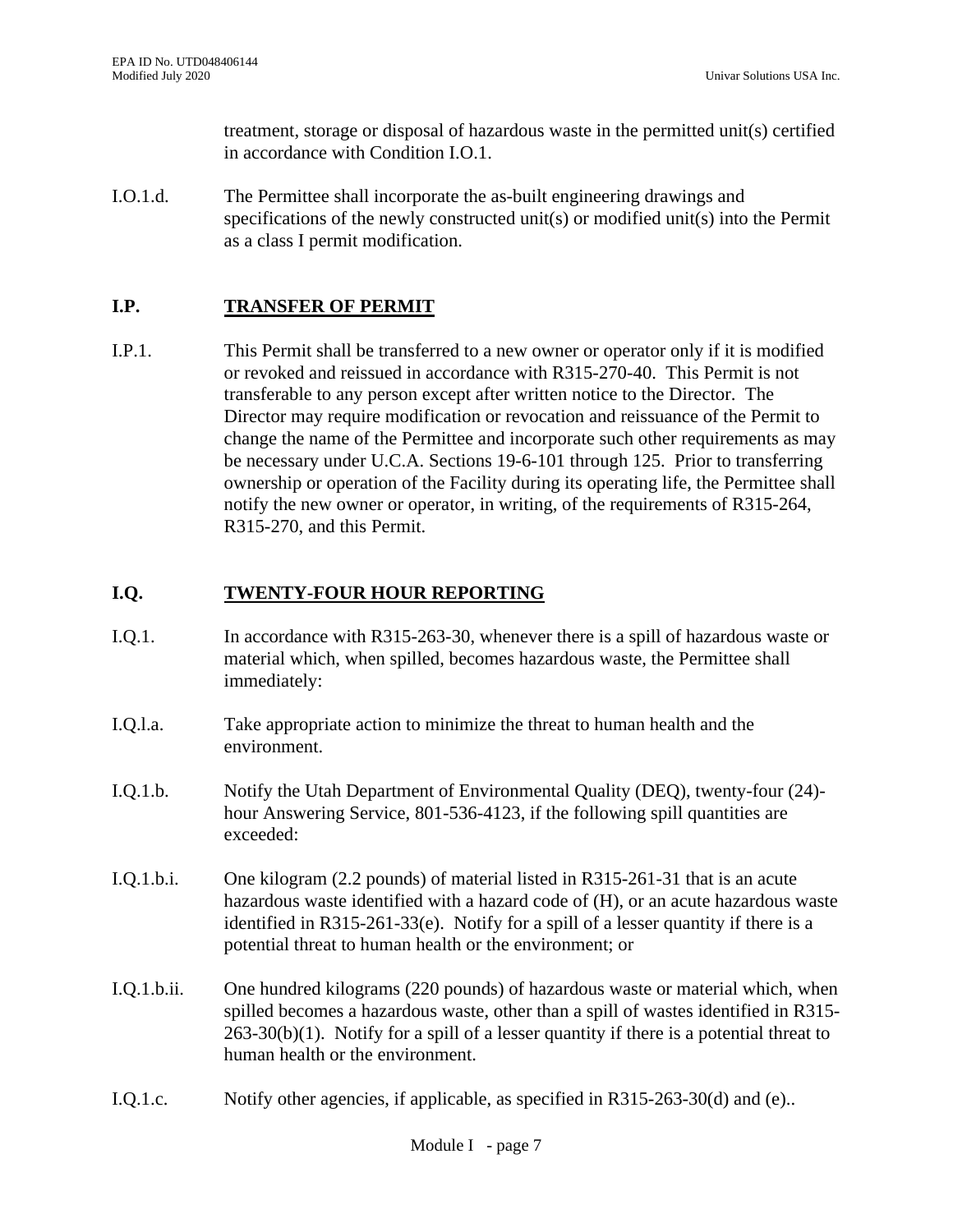- I.Q.1.d. The Permittee shall provide the following information when providing an oral spill report to the Utah DEQ:
- I.Q.1.d.i. Name, phone number, and address of the person responsible for the spill.
- I.Q.1.d.ii. Name, title, and phone number of individual reporting.
- I.Q.1.d.iii. Time and date of spill.
- I.Q.1.d.iv. Location of spill as specific as possible including nearest town, city, highway, or waterway.
- I.Q.1.d.v. Description contained on the manifest and the amount of material spilled.
- I.Q.1.d.vi. Cause of spill.
- I.Q.1.d.vii. Emergency action taken to minimize the threat to human health and the environment.
- I.Q.2. Within fifteen (15) days after any spill of hazardous waste or material which, when spilled, becomes hazardous waste, and is reported under R315-263-30(b), the Permittee shall submit to the Director a written report which contains the following information:
- I.Q.2.a. The person's name, address, and telephone number;
- I.Q.2.b. Date, time, location, and nature of the incident;
- I.Q.2.c. Name and quantity of material(s) involved;
- I.Q.2.d. The extent of injuries, if any;
- I.Q.2.e. An assessment of actual or potential hazards to human health or the environment, where this is applicable; and
- I.Q.2.f. The estimated quantity and disposition of recovered material that resulted from the incident.
- I.Q.3. In accordance with R315-270-30(l)(6)(i), the Permittee shall orally report to the Director any noncompliance with this Permit which may endanger human health or the environment. Any such information shall be reported as soon as possible, but not later than twenty-four (24) hours from the time the Permittee becomes aware of the noncompliance.
- I.Q.3.a. The oral report shall include, but not be limited to, the following: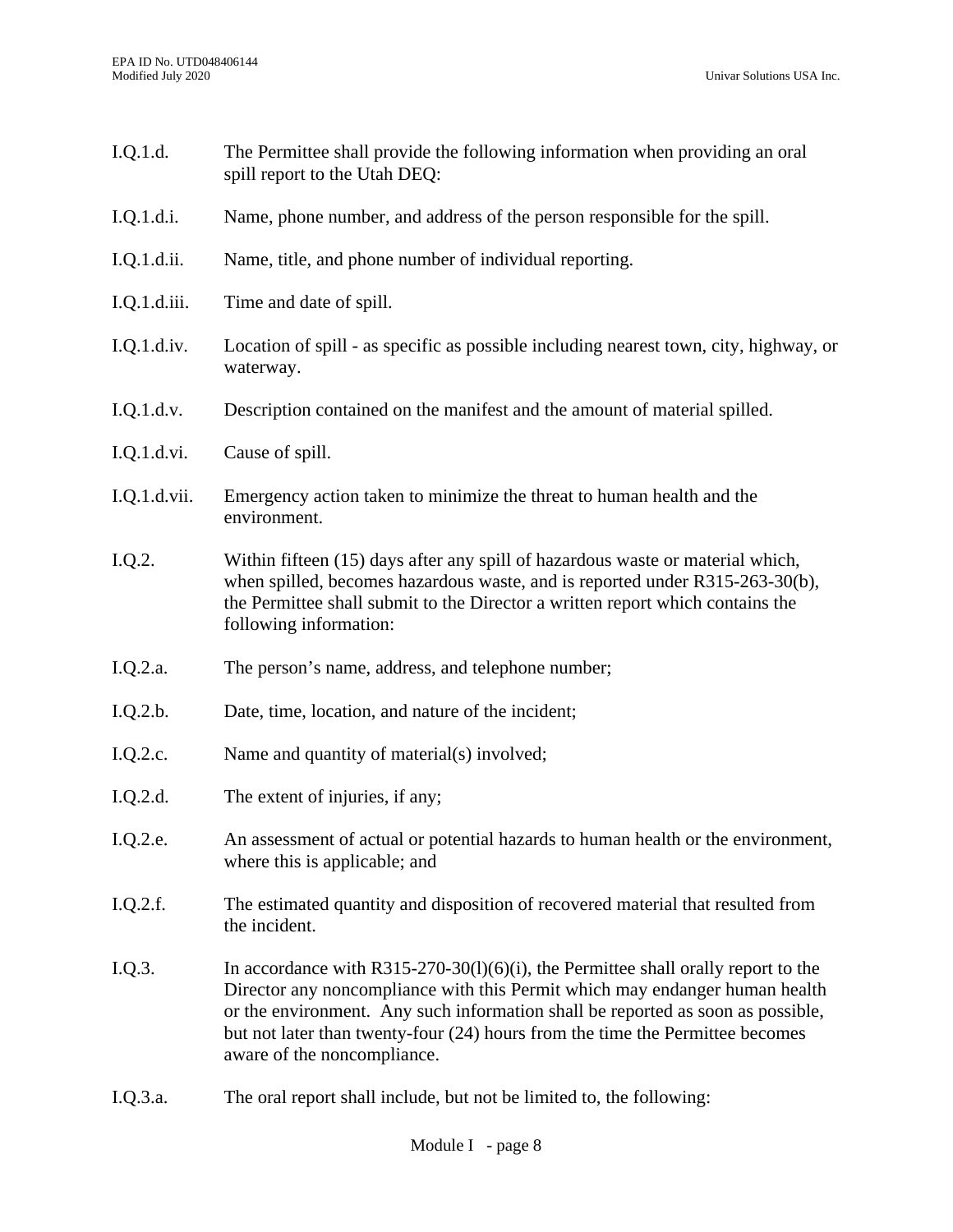- I.Q.3.a.i. Information concerning the release of any hazardous waste that may cause an endangerment to public drinking water supplies;
- I.Q.3.a.ii. Any information of a release or discharge of hazardous waste, or of a fire, or explosion from the Facility, which could threaten the environment or human health outside the Facility;
- I.Q.3.a.iii. The description of the occurrence and its cause shall include;
- I.Q.3.a.iv. Name, address, and telephone number of the owner or operator;
- I.Q.3.a.v Name, address, and telephone number of the Facility;
- I.Q.3.a.vi. Date, time, and type of incident;
- I.Q.3.a.vii. Name and quantity of material(s) involved;
- I.Q.3.a.viii. The extent of injuries, if any;
- I.Q.3.a.ix. An assessment of actual or potential hazard(s) to the environment and human health outside the Facility, where this is applicable; and
- I.Q.3.a.x. Estimated quantity and disposition of recovered material that resulted from the incident; and
- I.Q.4. A written submission shall also be provided within five days of the time the Permittee becomes aware of the circumstances. The written submission shall contain a description of the noncompliance and its cause; the period of noncompliance including exact dates and times, and if the noncompliance has not been corrected, the anticipated time it is expected to continue; and steps taken or planned to reduce, eliminate, and prevent reoccurrence of the noncompliance. The Director may waive the five day written notice requirement in favor of a written report within fifteen (15) days.

### **I.R. MANIFEST DISCREPANCY REPORT**

I.R.1. Manifest discrepancies are defined as significant differences between the quantity or type of hazardous waste designated on the manifest or shipping paper, and the quantity and type of hazardous waste the Permittee actually receives. Significant discrepancies in quantity are: (1) for batch waste, any variation in piece count, such as a discrepancy of one drum in a truckload, and (2) for bulk waste, variations greater than ten (10) percent in weight. Significant discrepancies in type are obvious differences which can be discovered by inspection or waste analysis, such as waste solvent substituted for waste acid or toxic constituents not reported on the manifest or shipping paper. If a significant discrepancy is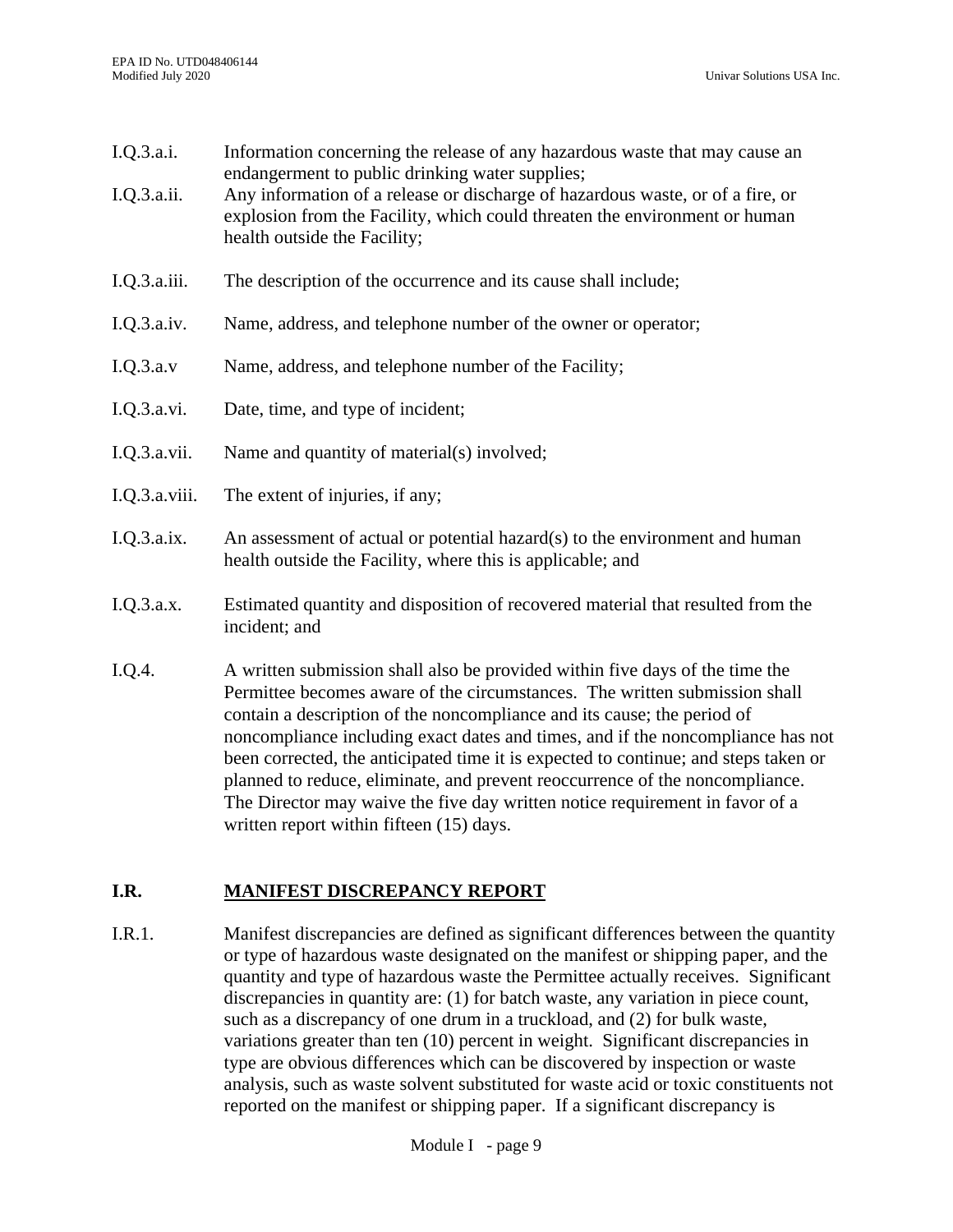discovered in a manifest, the Permittee shall attempt to reconcile the discrepancy. If not resolved within fifteen (15) days, the Permittee shall submit a written report, including a copy of the manifest, describing the discrepancy and the efforts to reconcile the discrepancy, to the Director in accordance with R315-264-72(c).

### **I.S. UNMANIFESTED WASTE REPORT**

I.S.1. An unmanifested waste report shall be submitted to the Director within fifteen (15) days of receipt of unmanifested waste in accordance with R315-264-76.

### **I.T. BIENNIAL REPORT**

I.T.1. A biennial report (EPA From 8700-13 A/B) shall be submitted to the Director covering Facility activities during odd numbered calendar years. This report shall be submitted by March 1 of the following even numbered year in accordance with R315-264-75.

### **I.U. OTHER NONCOMPLIANCE**

I.U.1. The Permittee shall submit a written report of all instances of noncompliance with this Permit not otherwise required to be reported in accordance with Condition I.Q. This report shall be submitted within fifteen (15) days of discovery of noncompliance. The report shall contain the information listed in Condition I.R. of this Permit. Reporting shall not constitute a defense for any noncompliance.

### **I.V. OTHER INFORMATION**

I.V.1. Whenever the Permittee becomes aware that it failed to submit any relevant facts in a permit application or modification request, or submitted incorrect information in a permit application or modification request, or in any report to the Director, the Permittee shall submit such facts or corrected information within seven days of discovery.

### **I.W. SIGNATORY REQUIREMENT**

I.W.1. All applications, reports, or other information required by this Permit, requested by or submitted to the Director shall be signed and certified in accordance with R315-270-11.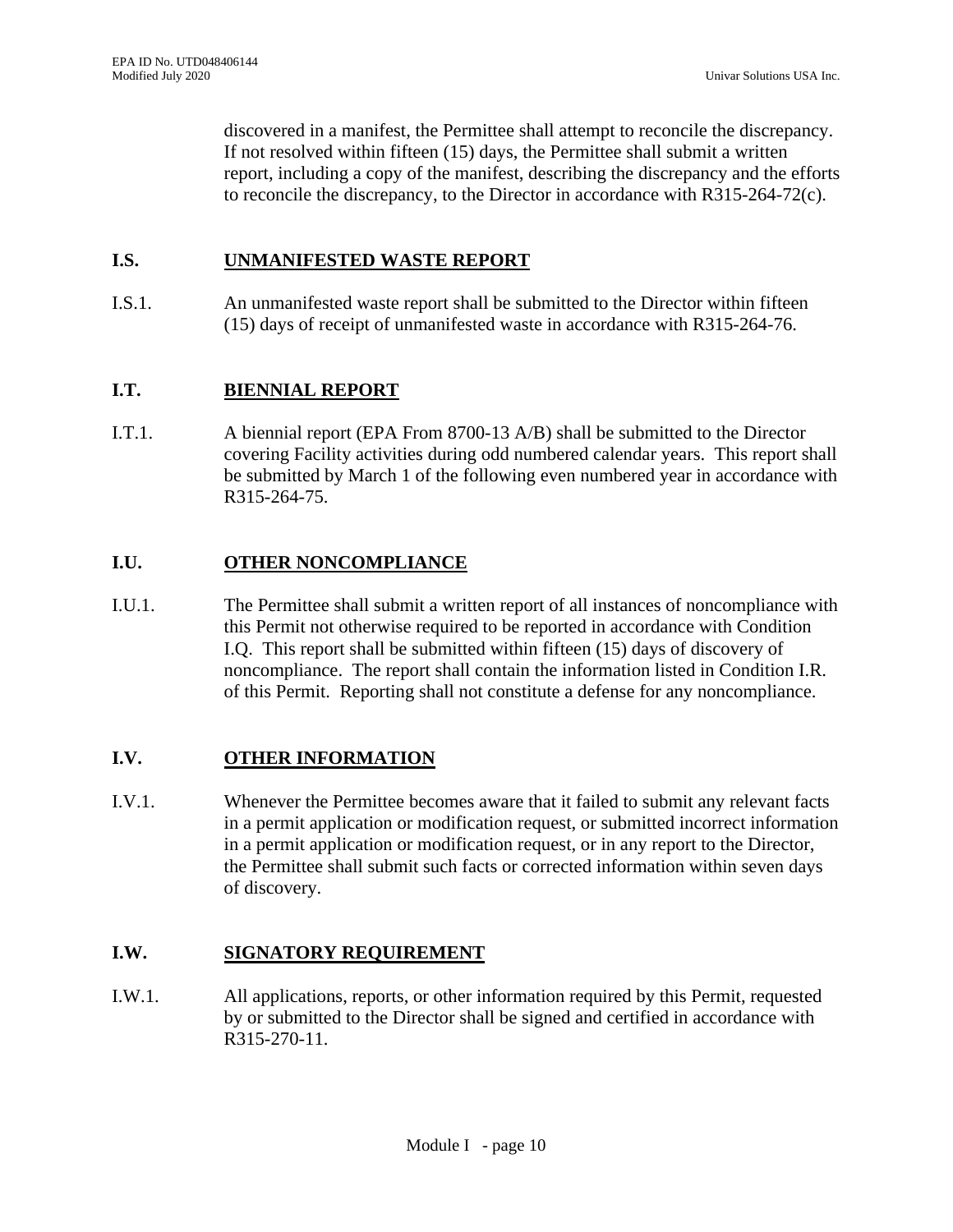# **I.X. CONFIDENTIAL INFORMATION**

I.X.1. The Permittee may claim confidential any information required to be submitted by this Permit in accordance with U.C.A. §§ 19-1-306, 63G-2-309, and R315- 270-12

## **I.Y. REPORTS, NOTIFICATIONS. AND SUBMISSIONS**

I.Y.1. All reports, notifications, or other submissions which are required by this Permit to be transmitted to the Director should be sent by certified mail or other means of proof of delivery to:

> **Director** Division of Waste Management and Radiation Control P.O. Box 144880 Salt Lake City, Utah 84114-4880

During normal business hours (8 am to 5 pm, Monday through Friday, except Utah State holidays), required oral notifications shall be given only to the Director or an Environmental Manager, Scientist, or Engineer employed by the Director at 801-536-0200. Notifications made at other times shall be made to the twentyfour-hour answering service at 801-536-4123. Notifications made to the twentyfour-hour answering service shall include all applicable information required by this Permit. The Permittee shall give oral notification to the Director or an employee of the Director on the first business day following notification to the twenty-four-hour answering service.

# **I.Z. DOCUMENTS TO BE MAINTAINED AT THE FACILITY SITE**

- I.Z.1. The Permittee shall maintain at the Facility, for the periods specified, the following documents and amendments, revisions and modifications to these documents:
- I.Z.1.a. Waste Analysis Plan (Attachment 1), as required by R315-270-14(b)(3) until closure is certified in accordance with Condition II.N.7.;
- I.Z.1.b. Inspection schedules, logs, (Attachment 3), and results, as required by this Permit for a period of at least three years from the date of inspection in accordance with R315-264-15(d);
- I.Z.1.c. Personnel training documents (Attachment 7), and records, as required by R315- 264-16 and this Permit until closure for current employees, or for a period of at least three years from the date the employee last worked at the Facility for former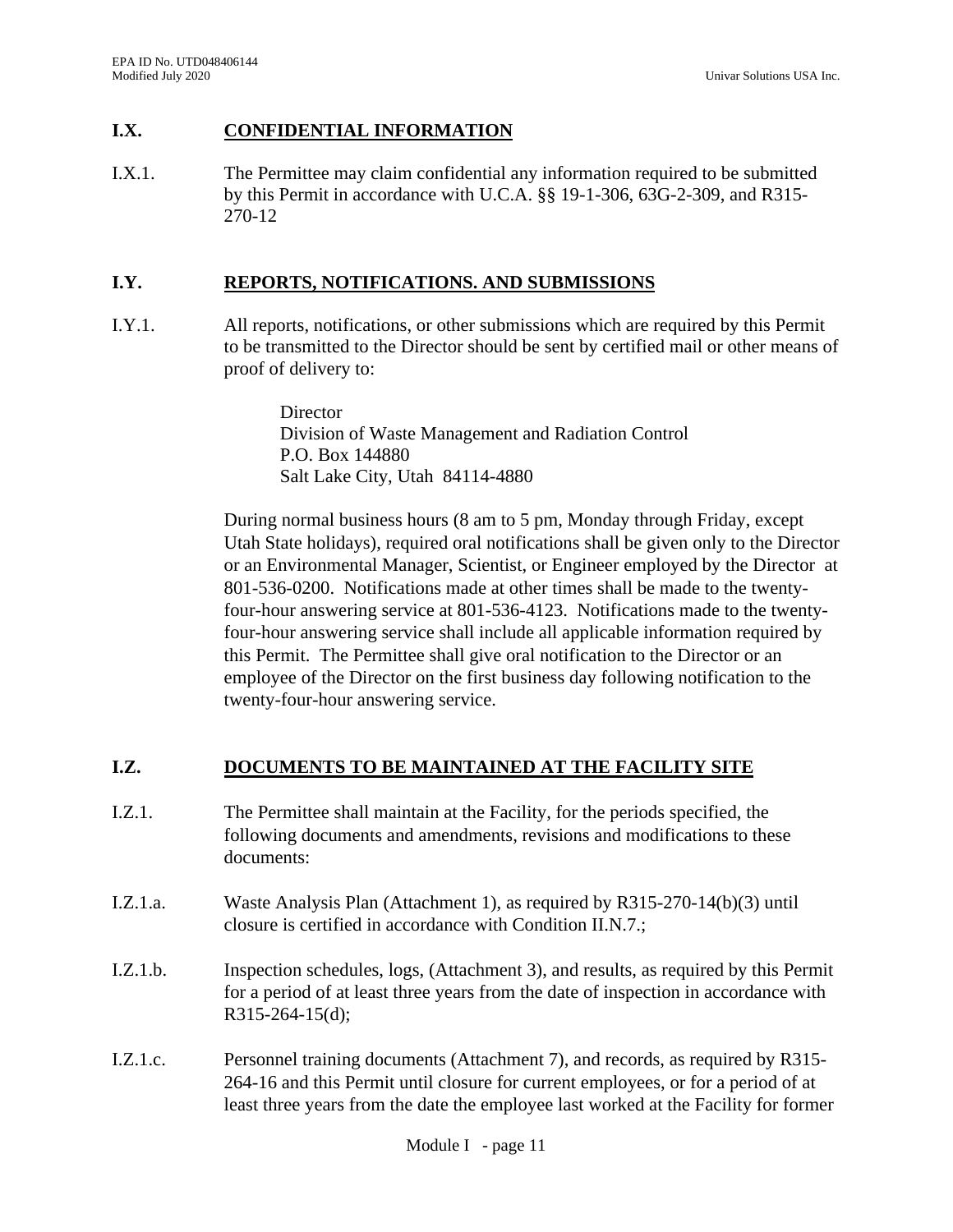employees in accordance with R3l5-264-16(e);

- I.Z.1.d. Contingency Plan (Attachment 4), as required by R315-264-53 and this Permit until closure is certified in accordance with Condition II.M.7.;
- I.Z.1.e. Operating record, as required by R315-264-73 and this Permit until closure is certified in accordance with Condition II.M.7.;
- I.Z.1.f. Closure Plan (Attachment 8 of this Permit), as required by R315-264-112 and this Permit until closure is certified in accordance with Condition II.M;
- Z.1.g. A current cost estimate for Facility closure (Attachment 8) as required by R315- 264-142 and this Permit until closure is certified in accordance with Condition II.M.7.;
- I.Z.1.h. Manifest copies, as required by R315-262-40(a), R315-264-71(a)(2)(vi), and this Permit, for at least three years from the date the waste shipment was accepted at or shipped from the Facility; and
- I.Z.1.i. A copy of the Permittee's waste minimization statement as required by R315-264- 73(b)(9) until closure is certified in accordance with Condition II.M.7.

# **I.AA. INFORMATION REPOSITORY**

I.AA.1. The Director may require the Permittee to establish and maintain an information repository at any time, based on the factors set forth in Subsection R315-124- 33(b). The information repository shall be governed by the provisions in Subsections R315-124-33(c) through (f).

# **I.BB. CORRECTIVE ACTION**

I.BB.1.The Permittee shall comply with R315-264-101, which requires a permit to address corrective action for releases of hazardous waste including hazardous constituents, from any solid waste management unit at the Facility, regardless of when the waste was placed in the unit.

I.BB.2. If corrective action becomes necessary at a future solid waste management unit at the Facility, the Director shall issue a schedule of compliance to the Permittee and initiate a permit modification in accordance with Condition I.D.

# **I.CC. DEFINITIONS**

I.CC.1. For the purposes of this Permit, terms used herein shall have the same meaning as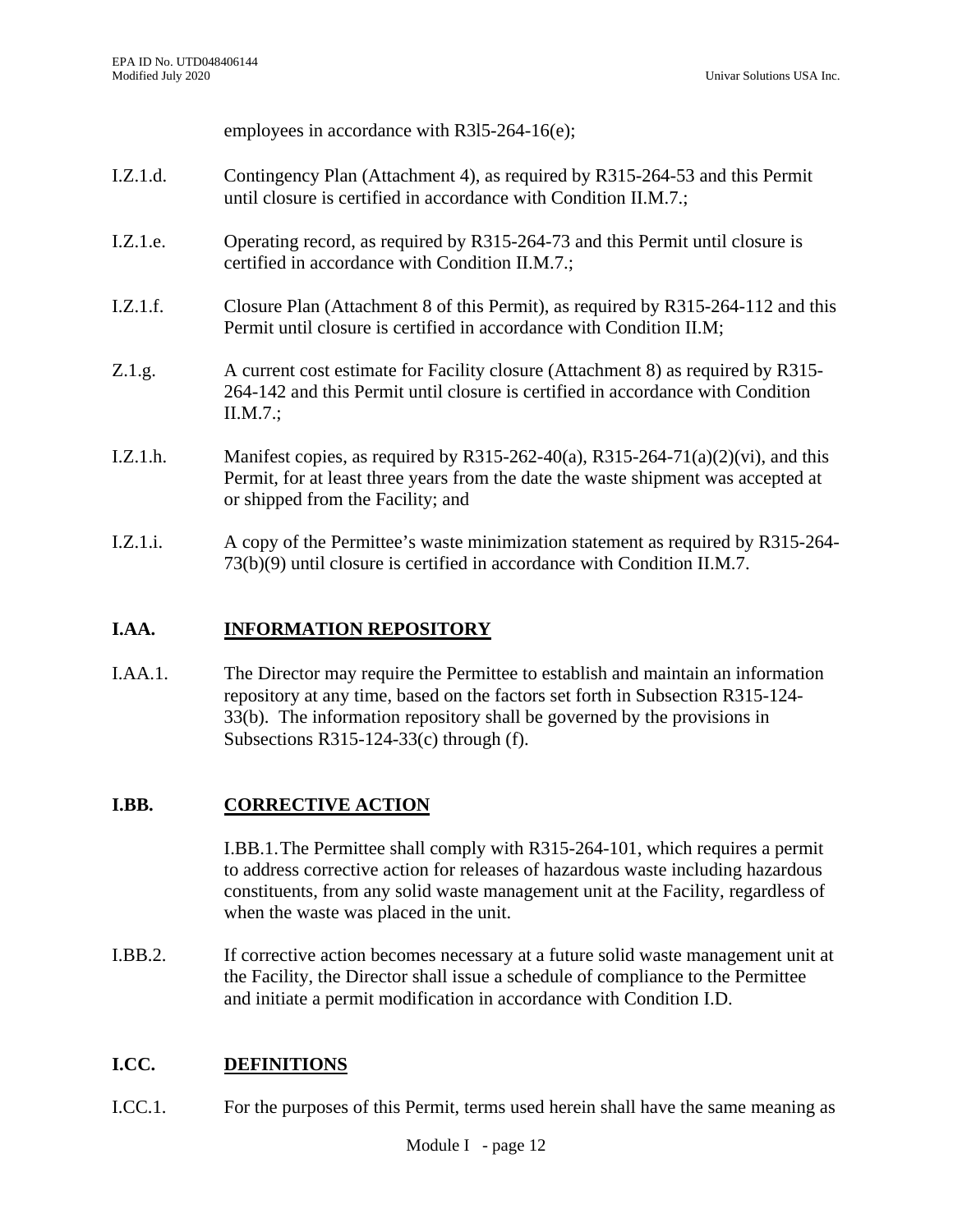those in R315-260 through R315-270 unless this Permit specifically provides otherwise; where terms are not defined in the regulations, or the Permit, the meaning associated with such terms shall be defined by a standard dictionary reference or the generally accepted scientific or industrial meaning of the term.

. **"Days"** means Calendar Days.

"**Director**" means the Director of the Utah Division of Waste Management and Radiation Control.

. "**Hazardous Waste**" means a solid waste, or combination of solid wastes, which because of its quantity, concentration, or physical, chemical, infectious characteristics may cause, or significantly contribute to, an increase in mortality or an increase in serious irreversible, or incapacitating reversible illness; or pose a substantial present or potential hazard to human health or the environment when improperly treated, stored, transported, or disposed of, or otherwise managed.

"**Hazardous Waste Constituent**" means a constituent that caused the Board to list the hazardous waste in R315-261.

"**Operating Record**" means all monitoring and operational data reports maintained by the Permittee.

"**Permittee**" means Univar Solutions, L.L.C.

**"QA/QC"** means Quality Assurance/Quality Control

"**Qualified Utah Registered Professional Engineer**" means any individual who is practicing in the individual's area of expertise and is licensed as a Professional Engineer by the Utah Department of Commerce.

**"R315",** or **"Utah Administrative Code (U.A.C.) R315",** means R315 of the Utah Administrative Code.

"**Release**" means any spilling, leaking, pouring, emitting, emptying, discharging, injecting, pumping, escaping, leaching, dumping, or disposing of hazardous wastes (including hazardous waste constituents) into the environment (including the abandonment or discarding of barrels, containers, and other closed receptacles containing hazardous wastes or hazardous constituents.)

"**Submit or Submission**" means to be received and logged in at the offices of the Utah Division of Waste Management and Radiation Control, having been hand delivered or delivered by certified mail, mail, express mail, facsimile, electronic mail, or computer diskette. The postmark or equivalent evidence shall be used a s the date of submission When a submission due date falls on a Saturday, Sunday or a Utah or federal holiday, the submission or report is due on the next business